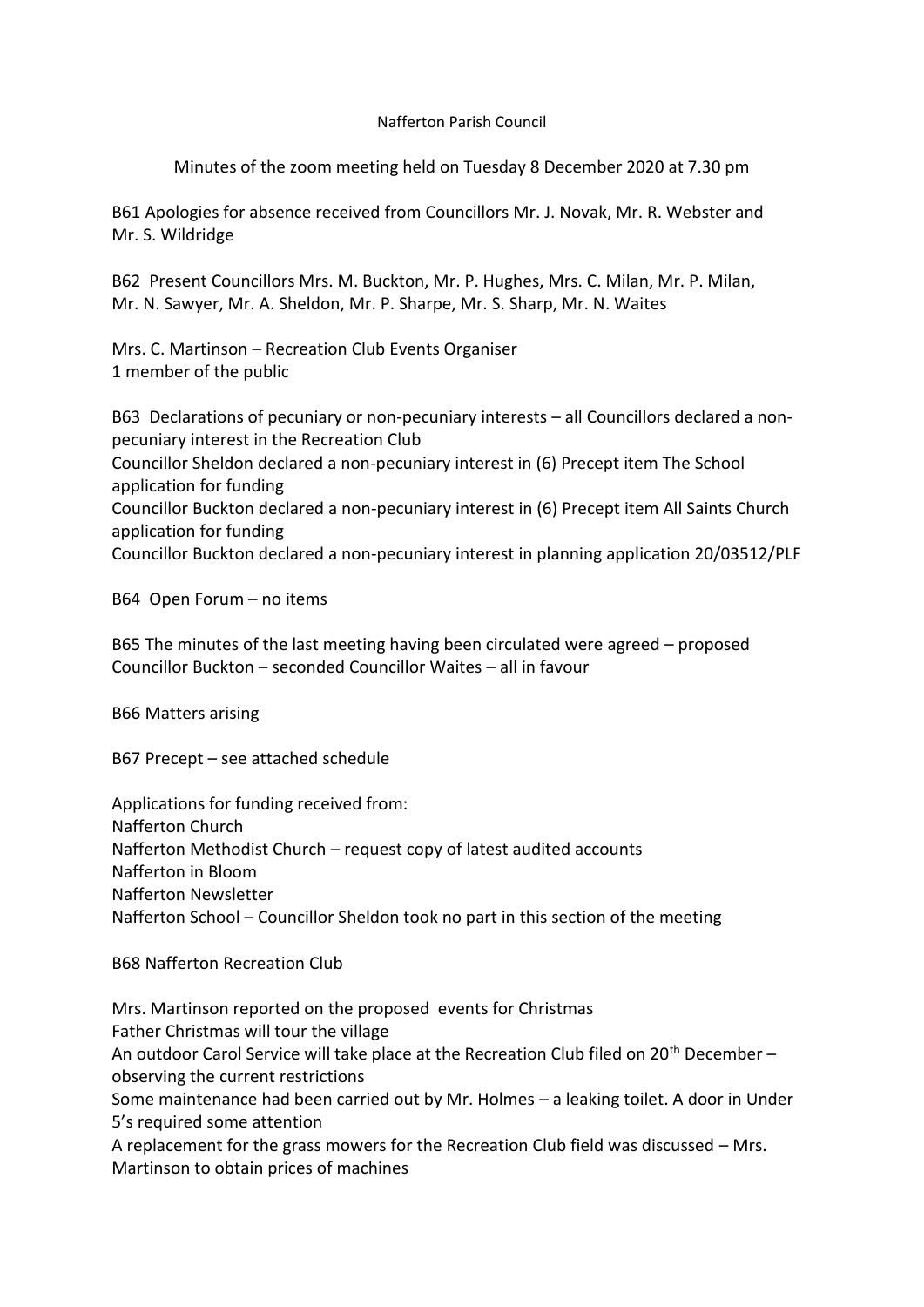The Old Recreation Club Building had been cleared so the Scouts/Cubs could meet in the building

**Accounts** 

- 2085 Vacuum £199.00
- 2086 Quickline £101.96
- 2087 TWC facilities sanitary service for 2021 £234.00
- 2088 Npower Annual charges for meter operator service £420.00
- $2089 -$  Eling fuel £12.50
- 2090 Holmes Poultry £50.40
- 2091 East Riding Fire Services £54.00
- d/d Business Stream £186.49
- $d/d$  Npower gas 2.10.20 8.11.20 £432.25

B69 The Mere – no items

B70 Flooding/Drainage report

Nethergate/New Bridge area still a problem after heavy rain

B71 Planning

20/03472/PLF – Erection of two detached domestic bungalow with widened access to Westgate Gardens – land rear of 23-25 Westgate, Nafferton – we have no observations to make on this application

20/03512/PLF – Change of use of land to permit the siting of 10 static caravan pitches and associated infrastructure – land south west of Station Rad, Wansford Road, Nafferton – the lack of a footpath along Wansford Road was discussed.

Planning decisions:

20/01655/VAR – Variation of condition 14 (approved plans) of planning permission 18/03678 (Erection of 34 dwellings with associated garages, access and works) to achieve an improved housing mix with substitution of house types to plots 8, 9, 10, 13, 14, 15 and 29 – land to the south of 39 West End Falls, Nafferton – granted

20/02866/PLF – 20/0287/PLB – Erection of single storey extension to rear following removal of existing bay window – Nab House, 33 Middle Street, Nafferton – granted

20/03037/PLF – Erection of two storey and single storey extensions to rear following demolition of existing conservatory, installation of new windows and doors, application of externa; insulation and render, construction of a terrace, construction of a brick pillar and rendered boundary wall with timber access gates to front, erection of a detached double garage and 1.8 m high garden wall following demolition of existing concrete panel garage – Westholme, 27 Westgate, Nafferton – granted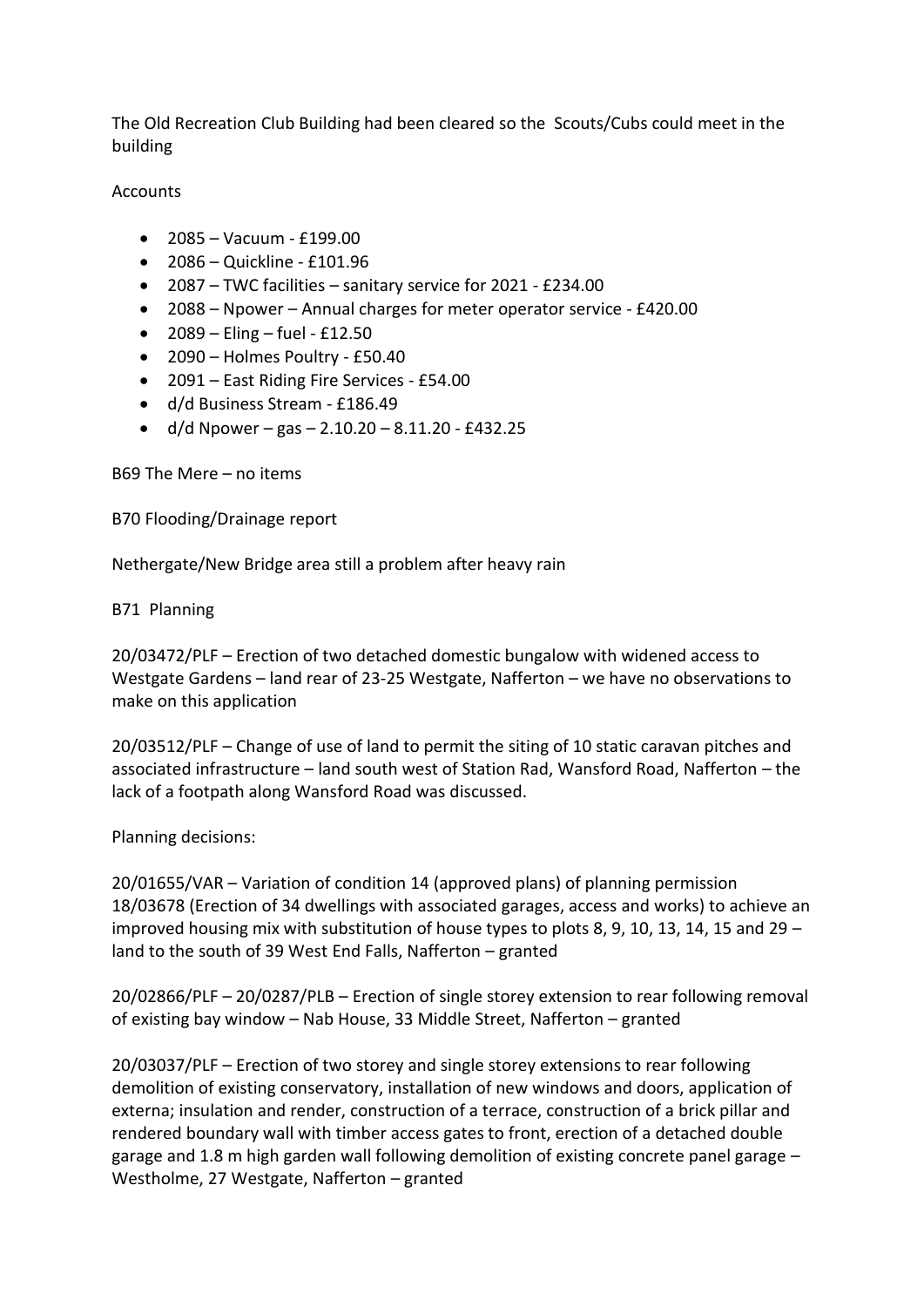New development land south west of 39 West End Falls, Nafferton – Councillor Sharp reported that approaches had been made to ERYC reference the breach of planning conditions – ERYC agreed that some of the planning regulations had been breached but no action would be taken

B72 Correspondence

Mr. Dunk – The Mere water on the weekend of 6.12.20 – reported to Water Board/Environmental Agency For information: copy of correspondence from Mr. D. Dunk to Environmental Agency ERYC- Highways re parking East Wolds & Coastal – ASB Six month statistics

B73 Parish Council Vacancy

Email from ERYC informing that an election will take place in May 2021 to fill the vacancy at a cost of between £2000 - £5000 to the Parish 4 residents had registered an interest in filling the vacancy

B74 Parish Council Policies

Zero Tolerance Policy – A copy of a Zero Tolerance Policy had been circulated around the Councillors – Councillor C. Milan proposed that the Council adopt the Policy – seconded Councillor S. Sharp – all in favour (Policy to be published on the web site)

B75 Committee Reports

Village Hall – no meeting Feoffee – no meeting Jefferson Hodgson – no meeting Playground – re precept discussions Web – all in order

B76 Village maintenance

No items

B77 Accounts

- 1627 Reighton Nurseries £50.20
- 1628/29 C. Martinson salary and Christmas lights £558.56
- 1630 C. Knott, Allotments Insurance £185.13
- $1631 HMRC 223.38$
- $\bullet$  1632 ERVAS payroll £22.00
- 1633 Holmes Poultry £93.41
- 1634 S. Wildridge Maple Tree/chainsaw chain £188.46